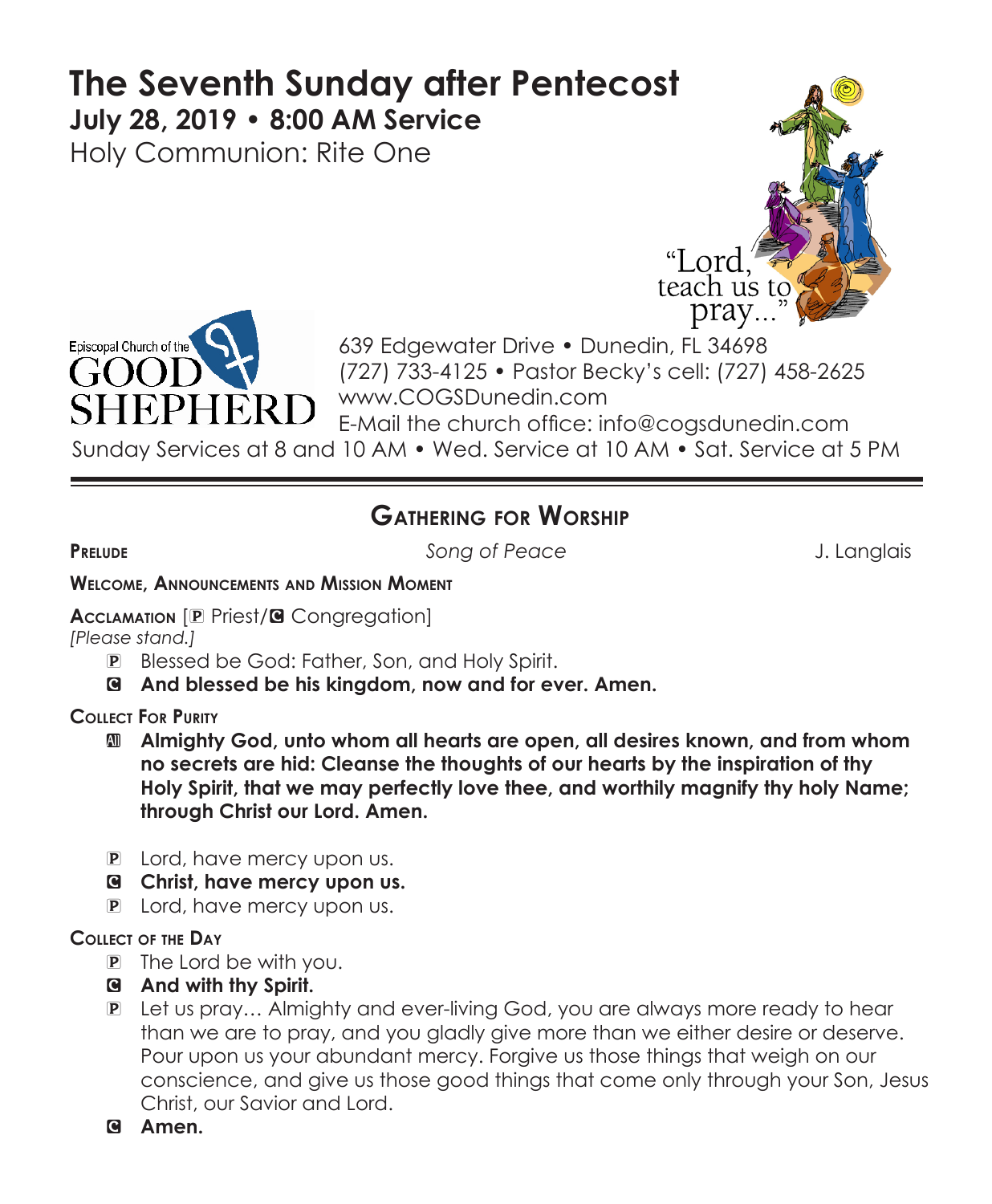## **WORD OF GOD**

**The Readings:** Genesis 18:20–32 • Psalm 138 • Colossians 2:6–19 • Luke 11:1–13 *[Please be seated.]*

The First Reading

L *The First Reading is taken from Genesis, chapter 18…*

 Then the Lord said, "The cries of injustice from Sodom and Gomorrah are countless, and their sin is very serious! I will go down now to examine the cries of injustice that have reached me. Have they really done all this? If not, I want to know."

 The men turned away and walked toward Sodom, but Abraham remained standing in front of the Lord. Abraham approached and said, "Will you really sweep away the innocent with the guilty? What if there are fifty innocent people in the city? Will you really sweep it away and not save the place for the sake of the fifty innocent people in it? It's not like you to do this, killing the innocent with the guilty as if there were no difference. It's not like you! Will the judge of all the earth not act justly?"

The Lord said, "If I find fifty innocent people in the city of Sodom, I will save it because of them."

 Abraham responded, "Since I've already decided to speak with my Lord, even though I'm just soil and ash, what if there are five fewer innocent people than fifty? Will you destroy the whole city over just five?"

The Lord said, "If I find forty-five there, I won't destroy it."

Once again Abraham spoke, "What if forty are there?"

The Lord said, "For the sake of forty, I will do nothing."

 He said, "Don't be angry with me, my Lord, but let me speak. What if thirty are there?"

The Lord said, "I won't do it if I find thirty there."

 Abraham said, "Since I've already decided to speak with my Lord, what if twenty are there?"

The Lord said, "I won't do it, for the sake of twenty."

 Abraham said, "Don't be angry with me, my Lord, but let me speak just once more. What if there are ten?"

And the Lord said, "I will not destroy it because of those ten."

- L The Word of the Lord.
- C **Thanks be to God.**

The Psalm: [*read responsively*, La Lector/<sup>3</sup> congregation]

- L *We will read responsively Psalm 138…*
- $\Box$  I will give thanks to you, O Lord, with my whole heart; before the gods I will sing your praise.
- C **I will bow down toward your holy temple and praise your Name, because of your love and faithfulness;**
- L For you have glorified your Name and your word above all things.
- C **When I called, you answered me; you increased my strength within me.**
- $L$  All the kings of the earth will praise you, O Lord, when they have heard the words of your mouth.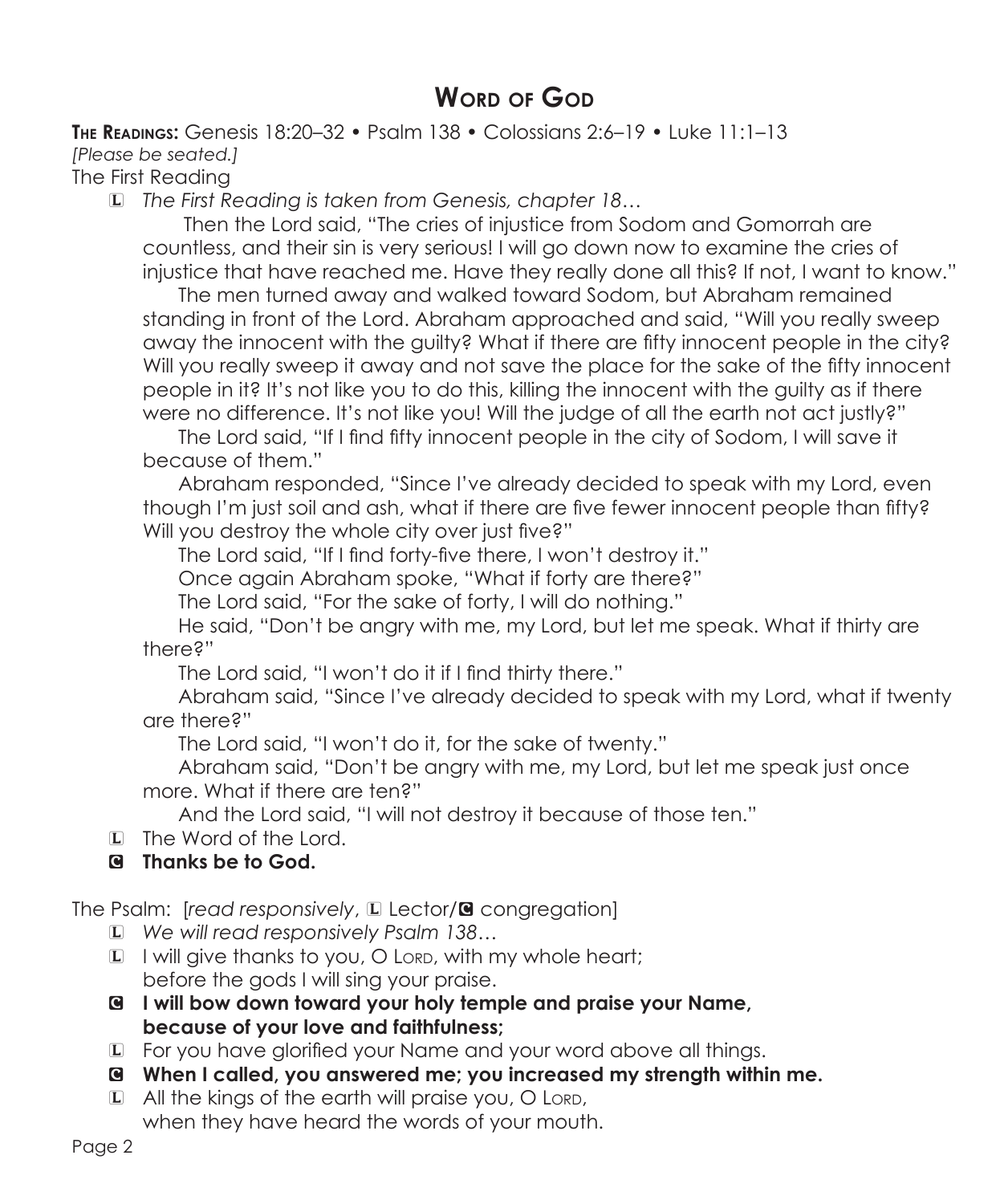- C **They will sing of the ways of the Lord, that great is the glory of the Lord.**
- L Though the Lord be high, he cares for the lowly; he perceives the haughty from afar.
- C **Though I walk in the midst of trouble, you keep me safe; you stretch forth your hand against the fury of my enemies; your right hand shall save me.**
- L The Lord will make good his purpose for me; O Lord, your love endures for ever; do not abandon the works of your hands.

## The Second Reading:

L *The Second Reading is taken from Colossians, chapter 2…*

 So live in Christ Jesus the Lord in the same way as you received him. Be rooted and built up in him, be established in faith, and overflow with thanksgiving just as you were taught. See to it that nobody enslaves you with philosophy and foolish deception, which conform to human traditions and the way the world thinks and acts rather than Christ. All the fullness of deity lives in Christ's body. And you have been filled by him, who is the head of every ruler and authority. In him you were also circumcised with a circumcision not administered by human hands. The circumcision of Christ is realized in the stripping away of the whole self dominated by sin. You were buried with him through baptism and raised with him through faith in the power of God, who raised him from the dead. When you were dead because of the things you had done wrong and because your body wasn't circumcised, God made you alive with Christ and forgave all the things you had done wrong. He destroyed the record of the debt we owed, with its requirements that worked against us. He canceled it by nailing it to the cross. When he disarmed the rulers and authorities, he exposed them to public disgrace by leading them in a triumphal parade.

 So don't let anyone judge you about eating or drinking or about a festival, a new moon observance, or sabbaths. These religious practices are only a shadow of what was coming—the body that cast the shadow is Christ. Don't let anyone who wants to practice harsh self-denial and worship angels rob you of the prize. They go into detail about what they have seen in visions and have become unjustifiably arrogant by their selfish way of thinking. They don't stay connected to the head. The head nourishes and supports the whole body through the joints and ligaments, so the body grows with a growth that is from God.

- L The Word of the Lord.
- C **Thanks be to God.**

## The Gospel:

*[Please stand.]*

- D The Holy Gospel of our Lord Jesus Christ according to Luke.
- C **Glory be to thee, O Lord.**
- D Jesus was praying in a certain place. When he finished, one of his disciples said, "Lord, teach us to pray, just as John taught his disciples."

 Jesus told them, "When you pray, say: 'Father, uphold the holiness of your name. Bring in your kingdom. Give us the bread we need for today. Forgive us our sins, for we also forgive everyone who has wronged us. And don't lead us into temptation.'"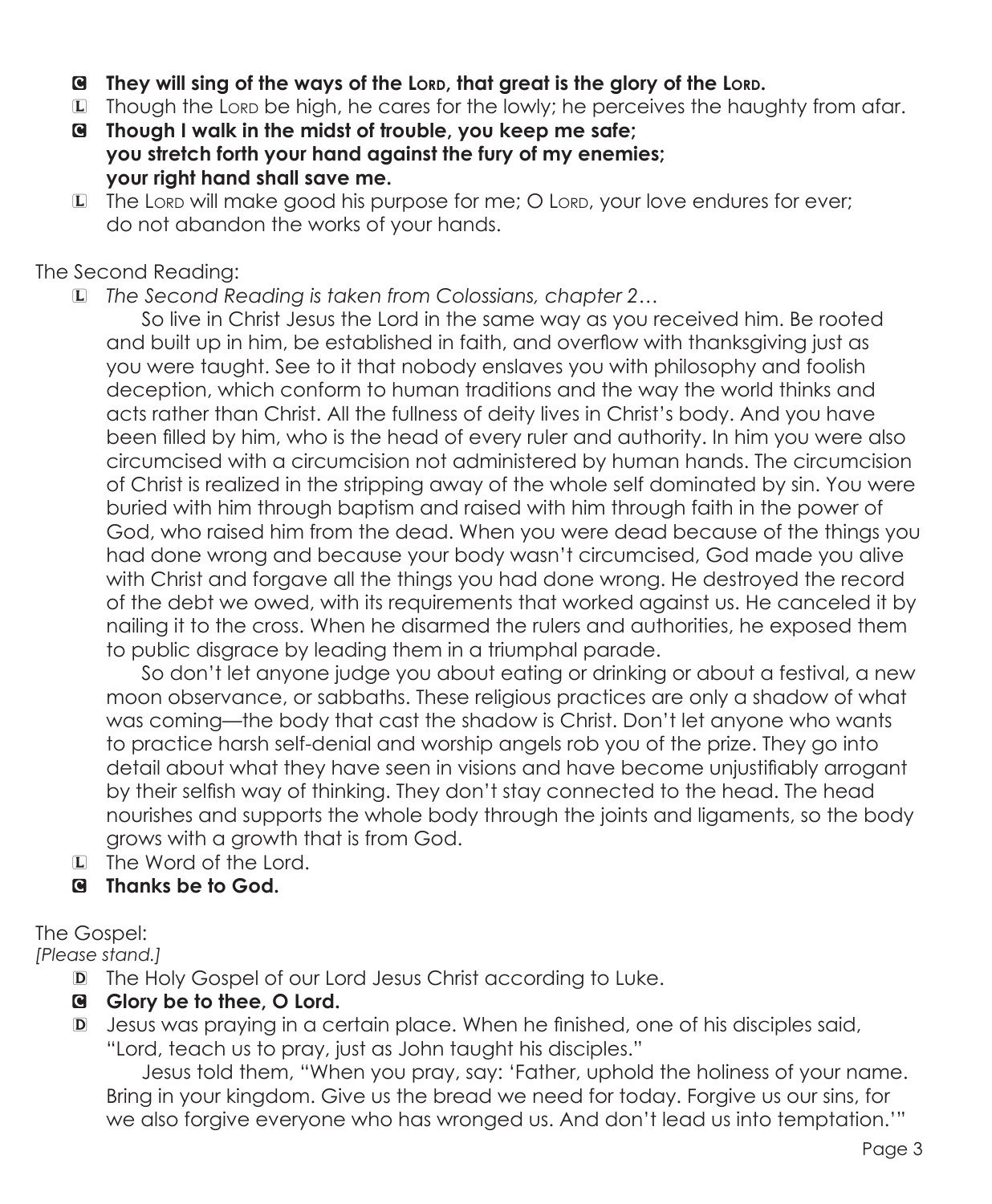He also said to them, "Imagine that one of you has a friend and you go to that friend in the middle of the night. Imagine saying, 'Friend, loan me three loaves of bread because a friend of mine on a journey has arrived and I have nothing to set before him.' Imagine further that he answers from within the house, 'Don't bother me. The door is already locked, and my children and I are in bed. I can't get up to give you anything.' I assure you, even if he wouldn't get up and help because of his friendship, he will get up and give his friend whatever he needs because of his friend's brashness. And I tell you: Ask and you will receive. Seek and you will find. Knock and the door will be opened to you. Everyone who asks, receives. Whoever seeks, finds. To everyone who knocks, the door is opened.

 "Which father among you would give a snake to your child if the child asked for a fish? If a child asked for an egg, what father would give the child a scorpion? If you who are evil know how to give good gifts to your children, how much more will the heavenly Father give the Holy Spirit to those who ask him?"

- D The Gospel of the Lord.
- C **Praise be to thee, O Christ.**

**SERMON Bob Wagenseil** 

#### *[Please be seated.]*

#### **Nicene Creed**

#### *[Please stand.]*

C **We believe in one God, the Father, the Almighty, maker of heaven and earth, of all that is, seen and unseen.** 

 **We believe in one Lord, Jesus Christ, the only Son of God, eternally begotten of the Father, God from God, Light from Light, true God from true God, begotten, not made, of one Being with the Father. Through him all things were made. For us and for our salvation he came down from heaven: by the power of the Holy Spirit he became incarnate from the Virgin Mary, and was made man. For our sake he was crucified under Pontius Pilate; he suffered death and was buried. On the third day he rose again in accordance with the Scriptures; he ascended into heaven and is seated at the right hand of the Father. He will come again in glory to judge the living and the dead, and his kingdom will have no end.**

 **We believe in the Holy Spirit, the Lord, the giver of life, who proceeds from the Father and the Son. With the Father and the Son he is worshiped and glorified. He has spoken through the Prophets. We believe in one holy catholic and apostolic Church. We acknowledge one baptism for the forgiveness of sins. We look for the resurrection of the dead, and the life of the world to come. Amen.**

#### **Prayers of the People**

*[Sit, stand, or kneel, as you prefer.]*

D Let us pray for the whole state of Christ's Church and the world.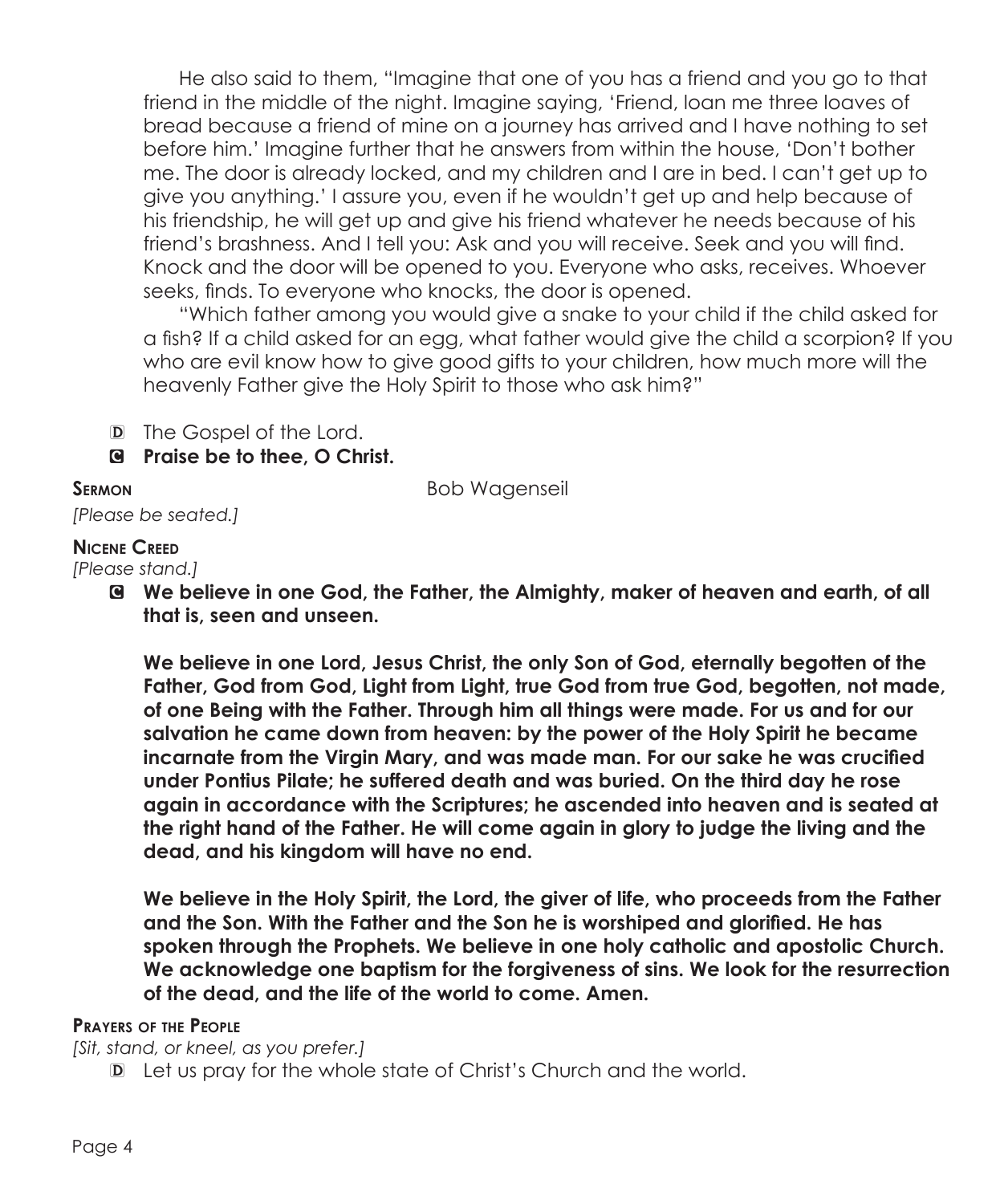L Almighty and everliving God, who in thy holy Word hast taught us to make prayers, and supplications, and to give thanks for all humanity: Receive these our prayers which we offer unto thy divine Majesty, beseeching thee to inspire continually the Universal Church with the spirit of truth, unity, and concord; and grant that all those who do confess thy holy Name may agree in the truth of thy holy Word, and live in unity and godly love. In the power of the Spirit,

## C **we pray to you.**

L Give grace, O heavenly Father, to all bishops, especially to Michael, our Presiding Bishop; Dabney, our Bishop; Barry and Michael, our Assisting Bishops; Becky, our Rector; Cindy, our Deacon; Ann, our Priest Associate; to Bob Wagenseil, our guest celebrant; to our companion diocese of the Dominican Republic; to these Episcopal Churches in our Diocese: St. Michael and All Angels, Sanibel; St. Hilary's, Fort Myers; and St. Anselm's, Lehigh Acres; to the Clearwater Deanery Collaboration Partners; and to all priests, deacons, and the laity in their ministry; that they may, both by their life and doctrine, set forth thy true and lively Word, and rightly and duly administer thy holy Sacraments. In the power of the Spirit,

## C **we pray to you.**

L And to all thy people give thy heavenly grace, and especially to this congregation here present; that, with meek heart and due reverence, they may hear and receive thy holy Word, truly serving thee in holiness and righteousness all the days of their life. In the power of the Spirit,

## C **we pray to you.**

L We beseech thee also so to rule the hearts of those who bear the authority of government in this and every land, especially President Trump, that they may be led to wise decisions and right actions for the welfare and peace of the world. We pray that all God's children, especially those in the Middle East, might live in the hope of the world peace for which we are created. In the power of the Spirit,

## C **we pray to you.**

L And we most humbly beseech thee, of thy goodness, O Lord, to comfort and succor [*Add handwritten names from notebook*] and all those who, in this transitory life, are in trouble, sorrow, need, sickness, or any other adversity, especially those listed in the weekly news who have asked for our prayers. I now invite you to pray for others by name, aloud or in your hearts. [*Leave time…*] In the power of the Spirit,

## C **we pray to you.**

L Open, O Lord, the eyes of all people to behold thy gracious hand in all thy works, that, rejoicing in thy whole creation, they may honor thee with their substance, and be faithful stewards of thy bounty. We give thanks for the flowers given today and for all the blessings of this life. I invite you to name a blessing either silently or aloud. [*Leave time…* ] In the power of the Spirit,

## C **we pray to you.**

L And we also bless thy holy Name for all thy servants departed this life in thy faith and fear, [*especially… add names from notebook*]. Please add names of those on your heart, silently or aloud. [*Leave time…*] We beseech thee to grant them continual growth in thy love and service; and to grant us grace so to follow the good examples of all thy saints, that with them we may be partakers of thy heavenly kingdom. In the power of the Spirit,

## C **we pray to you.**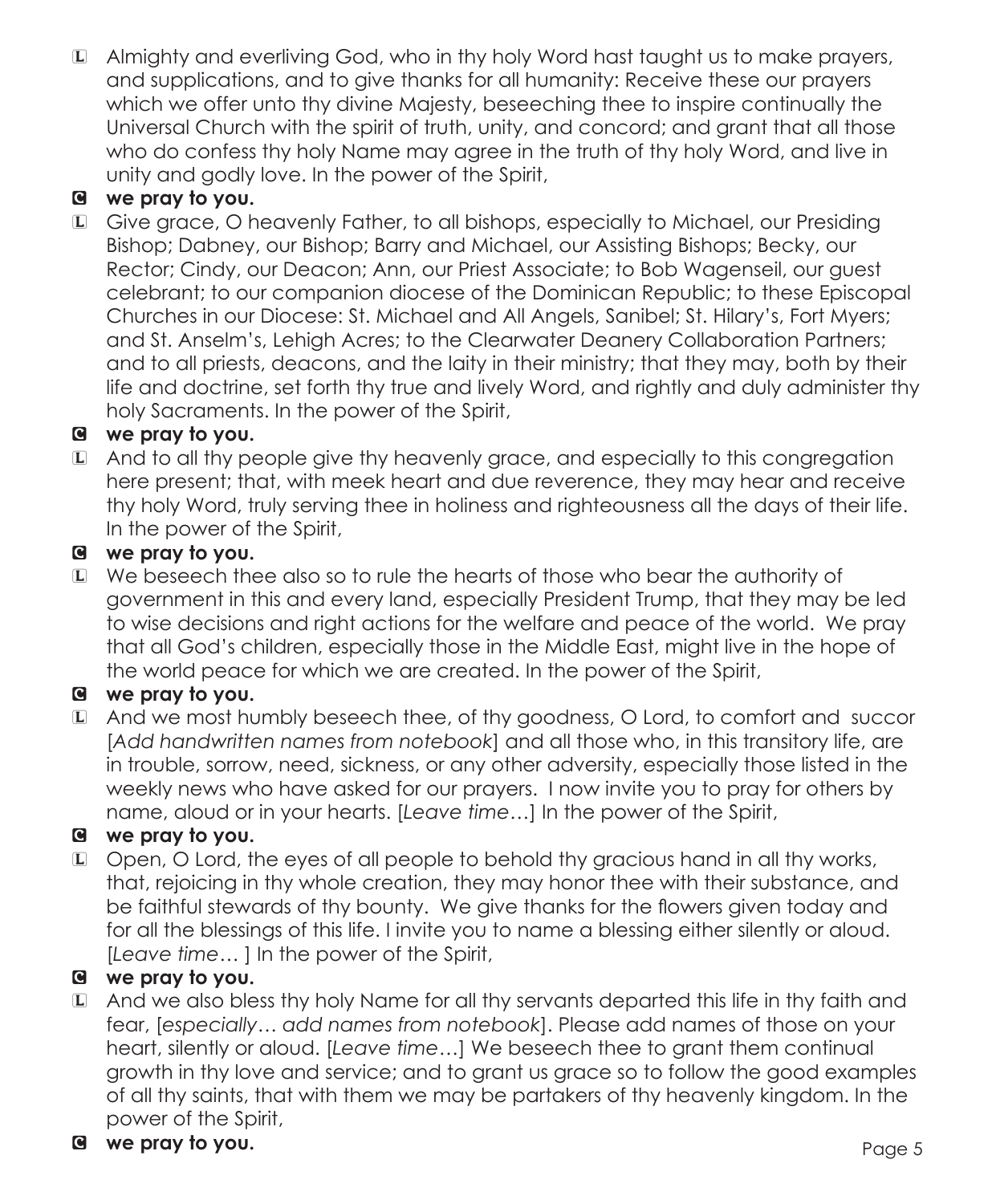- L Grant these our prayers, O Father, for Jesus Christ's sake, our only Mediator and Advocate.
- C **Amen.**

## **Confession and Forgiveness of Sin**

*[Please stand or kneel, as you choose.]*

- D Let us humbly confess our sins unto Almighty God. [*Silence is kept.]* Most merciful God,*…*
- C **we confess that we have sinned against thee in thought, word, and deed, by what we have done, and by what we have left undone. We have not loved thee with our whole heart; we have not loved our neighbors as ourselves. We are truly sorry and we humbly repent. For the sake of thy Son Jesus Christ, have mercy on us and forgive us; that we may delight in thy will, and walk in thy ways, to the glory of thy Name. Amen.**
- P Almighty God, our heavenly Father, who of his great mercy hath promised forgiveness of sins to those who with hearty repentance and true faith turn unto him, have mercy upon you, pardon and deliver you from all your sins, confirm and strengthen you in all goodness, and bring you to everlasting life; through Jesus Christ our Lord.
- C **Amen.**

#### **Prayers and Blessings**

## **The Peace**

*[Please stand.]*

- P The peace of the Lord be always with you.
- C **And with thy spirit.**

## **The Holy Communion**

## **Offertory Sentence**

D I beseech you, brethren, by the mercies of God, to present yourselves as a living sacrifice, holy and acceptable to God, which is your spiritual worship. Bring your tithes, gifts and offerings with a gladsome heart..

## **Offertory**

## **Presentation of the Offerings**

*[Please stand when the offerings of bread, wine, and money are presented by the Deacon.]*

D As we receive these gifts, we acknowledge:

## C **All things come from thee, O Lord and of thine own have we given thee.**

**The Great Thanksgiving:** Eucharistic Prayer II

- P The Lord be with you.
- C **And with thy spirit.**
- P Lift up your hearts.
- C **We lift them up unto the Lord.**
- P Let us give thanks unto our Lord God.
- C **It is meet and right so to do.**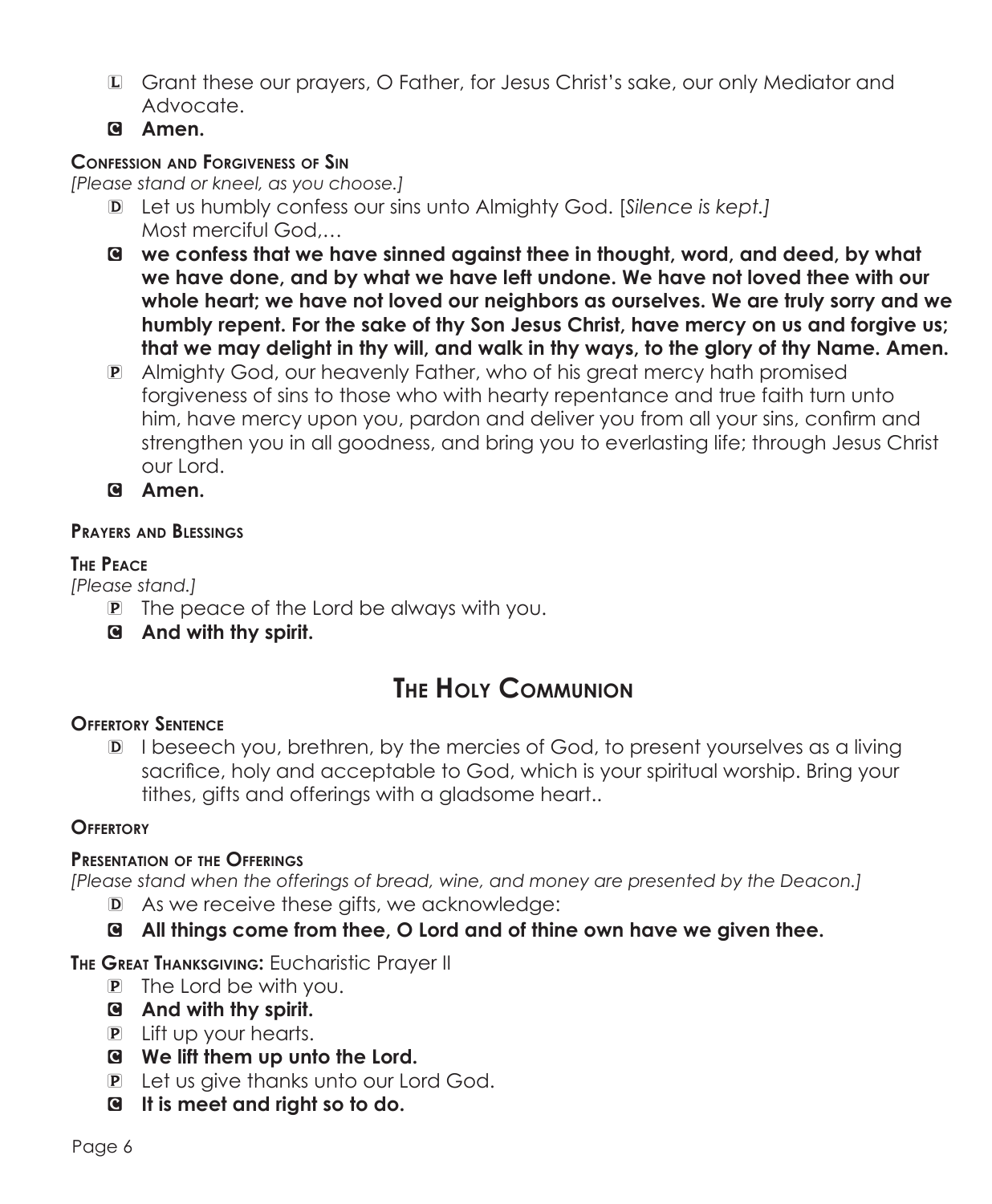- P It is very meet, right, and our bounden duty, that we should at all times, and in all places, give thanks unto thee, O Lord, holy Father, almighty, everlasting God, through Jesus Christ our Lord; who on the first day of the week overcame death and the grave, and by his glorious resurrection opened to us the way of everlasting life. Therefore with Angels and Archangels, and with all the company of heaven, we laud and magnify thy glorious Name; evermore praising thee, and saying,
- C **Holy, holy, holy, Lord God of Hosts: Heaven and earth are full of thy glory. Glory be to thee, O Lord Most High. Blessed is he that cometh in the name of the Lord. Hosanna in the highest.**

*[Please kneel or stand, as you choose.]*

P All glory be to thee, O Lord our God, for that thou didst create heaven and earth, and didst make us in thine own image; and, of thy tender mercy, didst give thine only Son Jesus Christ to take our nature upon him, and to suffer death upon the cross for our redemption. He made there a full and perfect sacrifice for the whole world; and did institute, and in his holy Gospel command us to continue, a perpetual memory of that his precious death and sacrifice, until his coming again.

For in the night in which he was betrayed, he took bread; and when he had given thanks to thee, he broke it, and gave it to his disciples, saying, "Take, eat, this is my Body, which is given for you. Do this in remembrance of me."

 Likewise, after supper, he took the cup; and when he had given thanks, he gave it to them, saying, "Drink this, all of you; for this is my Blood of the New Covenant, which is shed for you, and for many, for the remission of sins. Do this, as oft as ye shall drink it, in remembrance of me."

Wherefore, O Lord and heavenly Father, we thy people do celebrate and make, with these thy holy gifts which we now offer unto thee, the memorial thy Son hath commanded us to make; having in remembrance his blessed passion and precious death, his mighty resurrection and glorious ascension; and looking for his coming again with power and great glory. And we most humbly beseech thee, O merciful Father, to hear us, and, with thy Word and Holy Spirit, to bless and sanctify these gifts of bread and wine, that they may be unto us the Body and Blood of thy dearlybeloved Son Jesus Christ.

And we earnestly desire thy fatherly goodness to accept this our sacrifice of praise and thanksgiving, whereby we offer and present unto thee, O Lord, our selves, our souls and bodies. Grant, we beseech thee, that all who partake of this Holy Communion may worthily receive the most precious Body and Blood of thy Son Jesus Christ, and be filled with thy grace and heavenly benediction; and also that we and all thy whole Church may be made one body with him, that he may dwell in us, and we in him; through the same Jesus Christ our Lord;

By whom, and with whom, and in whom, in the unity of the Holy Ghost all honor and glory be unto thee, O Father Almighty, world without end.

## G AMEN.